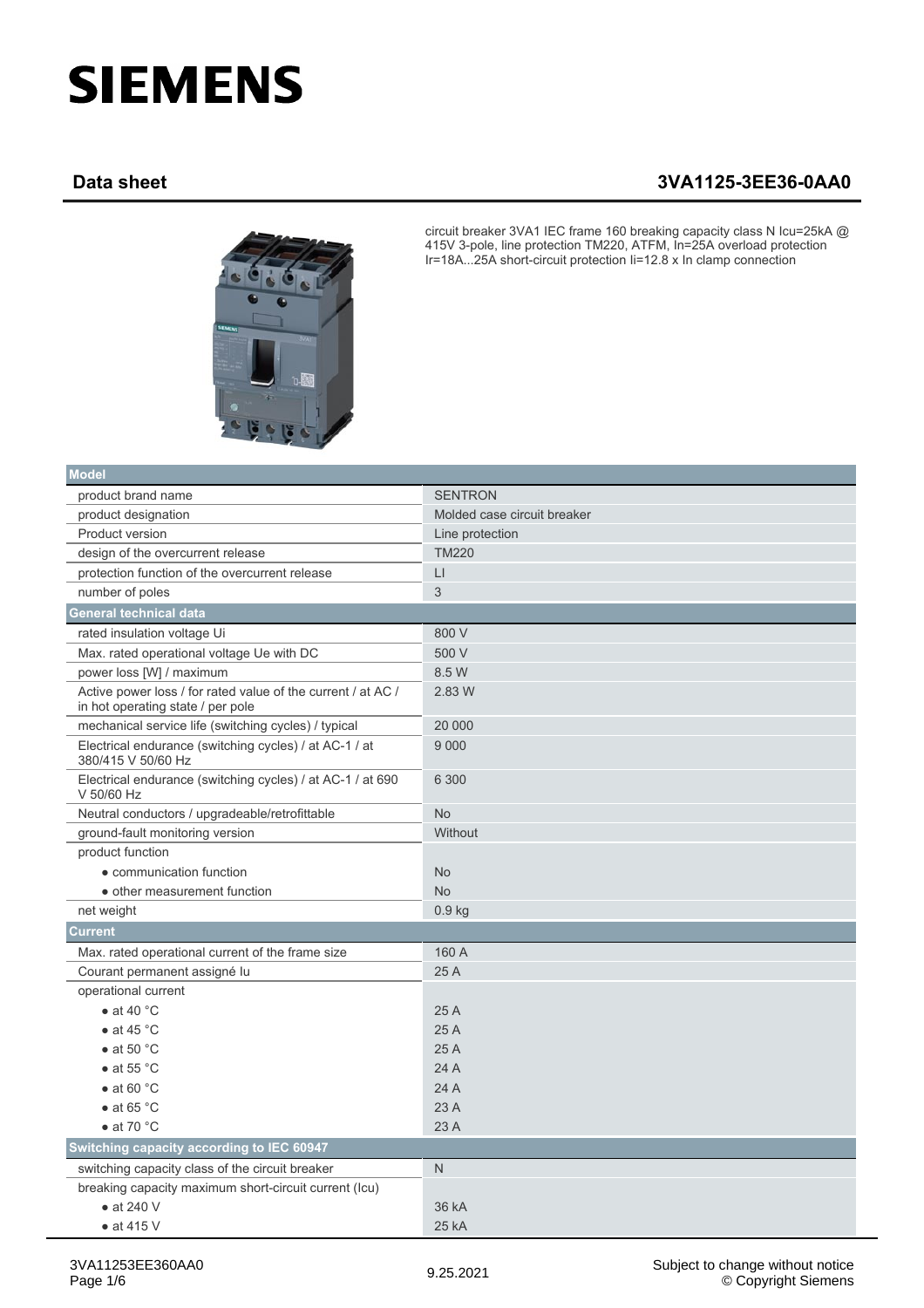| $\bullet$ at 440 V                                                                 | <b>16 kA</b>                                                                                   |                          |                       |  |
|------------------------------------------------------------------------------------|------------------------------------------------------------------------------------------------|--------------------------|-----------------------|--|
| $\bullet$ at 500 V                                                                 | 7 kA                                                                                           |                          |                       |  |
| $\bullet$ at 690 V                                                                 | 7 kA                                                                                           |                          |                       |  |
| breaking capacity operating short-circuit current (Ics)                            |                                                                                                |                          |                       |  |
| $\bullet$ at 240 V                                                                 | 36 kA                                                                                          |                          |                       |  |
| $\bullet$ at 415 V                                                                 | 25 kA                                                                                          |                          |                       |  |
| $\bullet$ at 440 V                                                                 | 16 kA                                                                                          |                          |                       |  |
| $\bullet$ at 500 V                                                                 | 5 kA                                                                                           |                          |                       |  |
| $\bullet$ at 690 V                                                                 | 5 kA                                                                                           |                          |                       |  |
| short-circuit current making capacity (lcm)                                        |                                                                                                |                          |                       |  |
| $\bullet$ at 240 V                                                                 | 75.6 kA                                                                                        |                          |                       |  |
| $\bullet$ at 415 V                                                                 | 52.5 kA                                                                                        |                          |                       |  |
| $\bullet$ at 440 V                                                                 | 32 kA                                                                                          |                          |                       |  |
| $\bullet$ at 500 V                                                                 | 11.9 kA                                                                                        |                          |                       |  |
| $\bullet$ at 690 V                                                                 | 11.9 kA                                                                                        |                          |                       |  |
| design of short-circuit protection                                                 | For switching power values in DC networks, see the 3VA molded case                             |                          |                       |  |
|                                                                                    | circuit breaker device manual; link to be found under Service & Support<br>in the last chapter |                          |                       |  |
| <b>Adjustable parameters</b>                                                       |                                                                                                |                          |                       |  |
| Adjustable response value current / li min.                                        | 320 A                                                                                          |                          |                       |  |
| Adjustable response value current / li max.                                        | 320 A                                                                                          |                          |                       |  |
| Ground fault protection / tripping switchable / I2t=ON/OFF                         | N <sub>o</sub>                                                                                 |                          |                       |  |
| <b>Mechanical Design</b>                                                           |                                                                                                |                          |                       |  |
| height [in]                                                                        | 5.12 in                                                                                        |                          |                       |  |
| Height                                                                             | 130 mm                                                                                         |                          |                       |  |
| width [in]                                                                         | $3$ in                                                                                         |                          |                       |  |
| Width                                                                              | 76.2 mm                                                                                        |                          |                       |  |
| depth [in]                                                                         | 2.76 in                                                                                        |                          |                       |  |
| depth                                                                              | 70 mm                                                                                          |                          |                       |  |
| <b>Connections</b>                                                                 |                                                                                                |                          |                       |  |
| arrangement of electrical connectors / for main current                            | Front terminal                                                                                 |                          |                       |  |
| circuit                                                                            |                                                                                                |                          |                       |  |
| type of electrical connection / for main current circuit                           | box terminal on both sides                                                                     |                          |                       |  |
| Type of connectable conductor cross-section, round<br>conductor terminal, stranded | $1 \times (1.5 - 70 \text{ mm}^2)$                                                             |                          |                       |  |
| <b>Auxiliary circuit</b>                                                           |                                                                                                |                          |                       |  |
| number of CO contacts / for auxiliary contacts                                     | $\mathsf{O}\xspace$                                                                            |                          |                       |  |
| <b>Accessories</b>                                                                 |                                                                                                |                          |                       |  |
| product extension / optional / motor drive                                         | Yes                                                                                            |                          |                       |  |
| <b>Environmental conditions</b>                                                    |                                                                                                |                          |                       |  |
| protection class IP / on the front                                                 | <b>IP40</b>                                                                                    |                          |                       |  |
| ambient temperature                                                                |                                                                                                |                          |                       |  |
| · during operation / minimum                                                       | $-25 °C$                                                                                       |                          |                       |  |
| · during operation / maximum                                                       | 70 °C                                                                                          |                          |                       |  |
| · during storage / minimum                                                         | $-40$ °C                                                                                       |                          |                       |  |
| · during storage / maximum                                                         | 80 °C                                                                                          |                          |                       |  |
| <b>Certificates</b>                                                                |                                                                                                |                          |                       |  |
| reference code / acc. to IEC 81346-2                                               | $\mathsf Q$                                                                                    |                          |                       |  |
|                                                                                    |                                                                                                |                          | <b>Declaration of</b> |  |
| <b>General Product Approval</b>                                                    |                                                                                                | <b>EMC</b>               | Conformity            |  |
| <b>Miscellaneous</b>                                                               |                                                                                                |                          |                       |  |
|                                                                                    | FAL                                                                                            |                          |                       |  |
| VDE                                                                                |                                                                                                |                          | EG-Konf.              |  |
|                                                                                    |                                                                                                |                          |                       |  |
| <b>Declaration of</b><br><b>Test Certificates</b>                                  |                                                                                                | <b>Marine / Shipping</b> |                       |  |
| <b>Conformity</b>                                                                  |                                                                                                |                          |                       |  |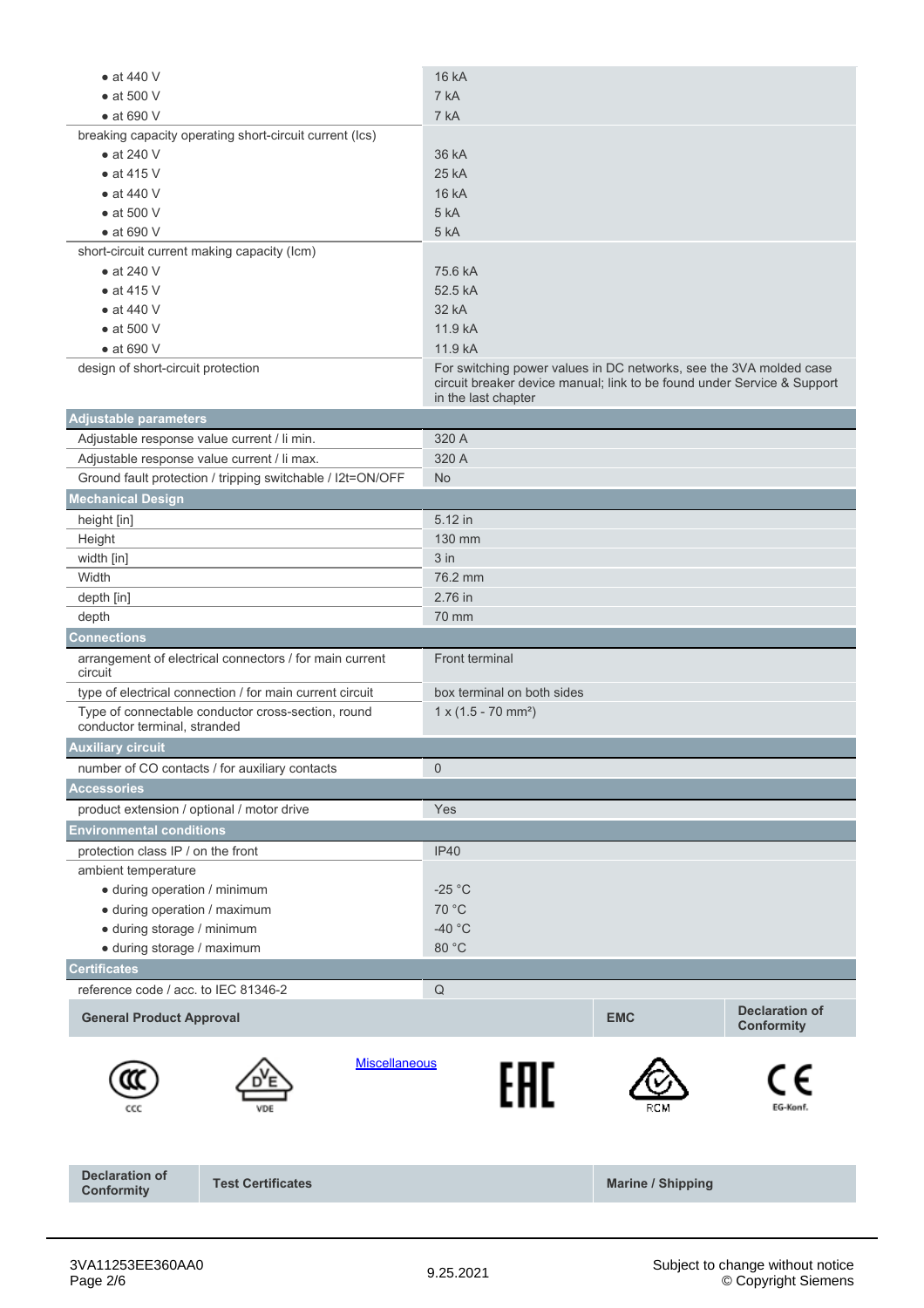

**Information- and Downloadcenter (Catalogs, Brochures,…)** <http://www.siemens.com/lowvoltage/catalogs> **Industry Mall (Online ordering system)** <https://mall.industry.siemens.com/mall/en/en/Catalog/product?mlfb=3VA1125-3EE36-0AA0> **Service&Support (Manuals, Certificates, Characteristics, FAQs,...)** <https://support.industry.siemens.com/cs/ww/en/ps/3VA1125-3EE36-0AA0> **Image database (product images, 2D dimension drawings, 3D models, device circuit diagrams, ...)** [http://www.automation.siemens.com/bilddb/cax\\_en.aspx?mlfb=3VA1125-3EE36-0AA0](http://www.automation.siemens.com/bilddb/cax_en.aspx?mlfb=3VA1125-3EE36-0AA0) **CAx-Online-Generator** <http://www.siemens.com/cax> **Tender specifications** <http://www.siemens.com/specifications>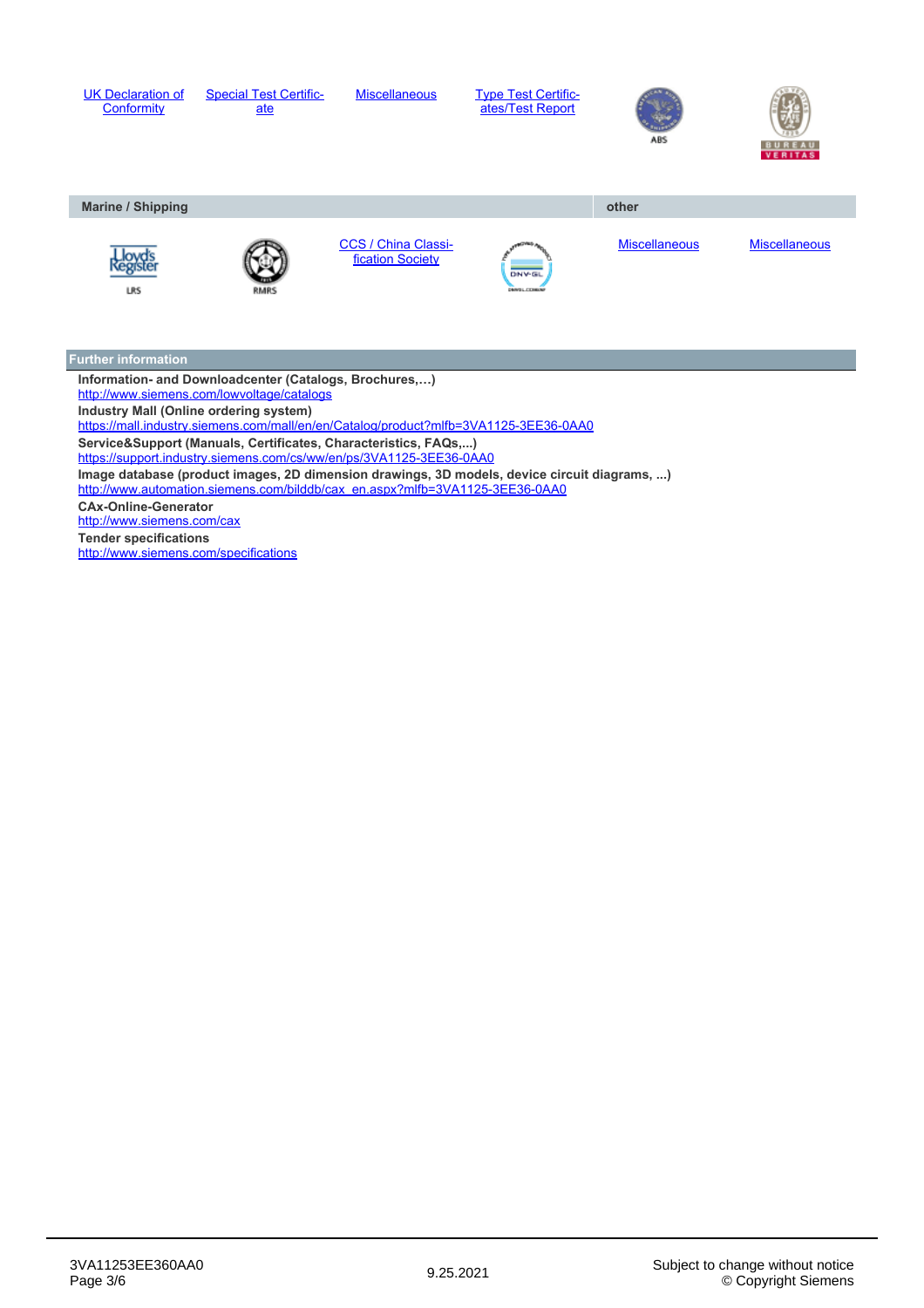